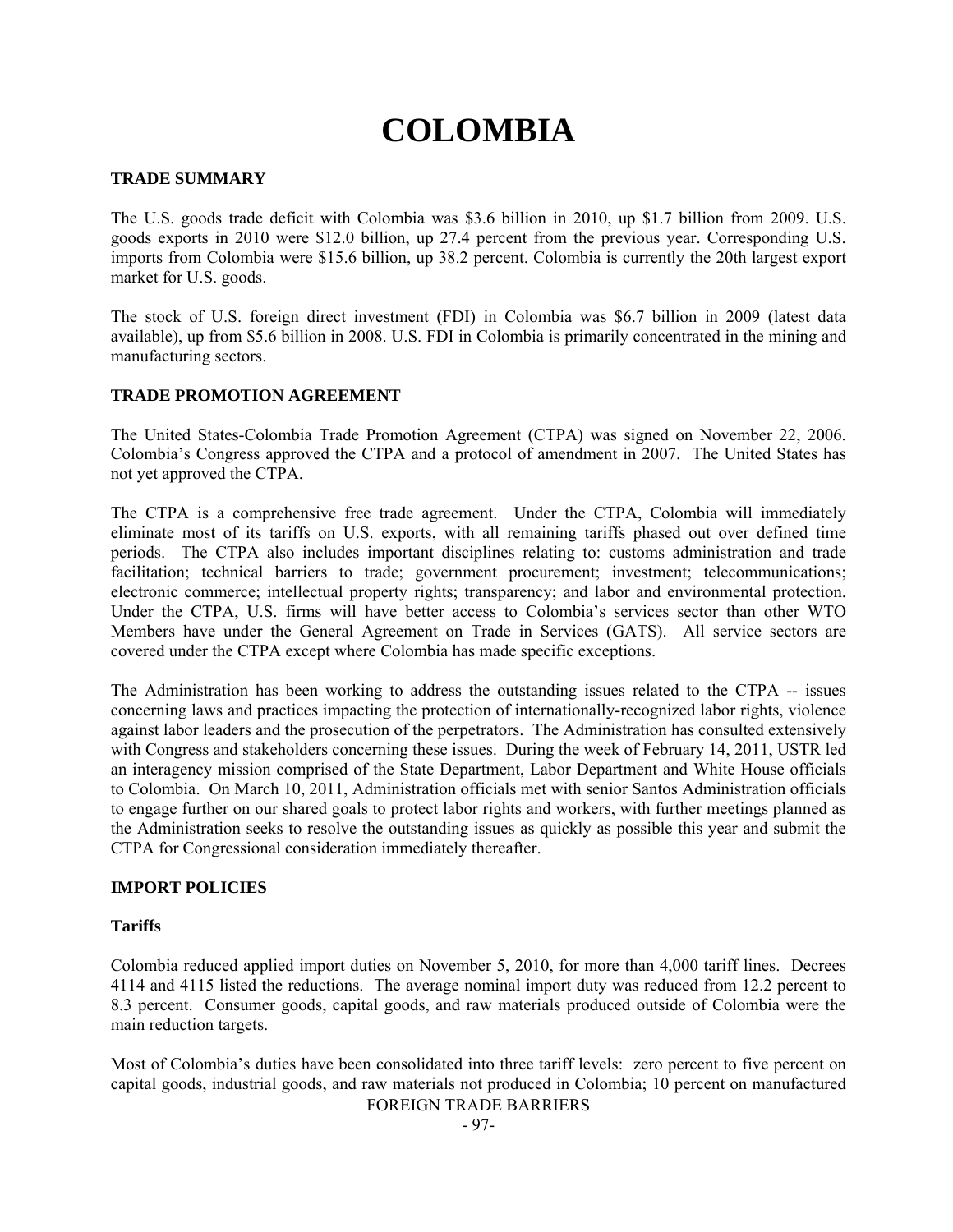goods, with some exceptions; and 15 percent to 20 percent on consumer and "sensitive" goods. Exceptions include: automobiles, which are subject to a 35 percent duty; beef and rice, which are subject to an 80 percent duty; and milk and cream, which are subject to a 98 percent duty. Whey is currently subject to a 20 percent in-quota duty (3,000 tons) and a 94 percent duty outside the quota. Other agricultural products fall under the Andean Price Band System (APBS) established by Decision 371 of the Andean Community (AC). The AC includes Bolivia, Colombia, Ecuador and Peru. The APBS protects domestic industry with a variable levy by increasing tariffs when world prices fall and lowering tariffs when world prices rise.

The APBS includes 14 product groups and covers more than 150 tariff lines. This system can result in duties exceeding 100 percent, depending on world commodity prices, for important U.S. exports to Colombia, including corn, wheat, soybeans, pork, poultry parts and cheeses. The APBS has been suspended for milk powder, white corn and rice. The APBS also negatively affects U.S. access to Colombian markets for products that contain corn, such as dry pet food. By contrast, processed food imports from Chile and AC Members enter duty-free. The APBS has been suspended for milk powder and rice and was reactivated for white corn (Decree 671 of 2009) after a temporary suspension.

Under the CTPA, Colombia will immediately cease to apply the APBS to imports from the United States. Coupled with a preference clause included in the CTPA, this will help U.S. exports compete more effectively in Colombia's market. Under the CTPA, over half of the value of current U.S. agricultural exports to Colombia would enter duty-free, including high quality beef, an assortment of poultry products, soybeans and soybean meal, cotton, wheat, whey, and most horticultural and processed food products. U.S. agricultural exporters also will benefit from duty-free access through tariff-rate quotas (TRQs) on corn, rice, poultry parts, and dairy products.

About 80 percent of U.S. exports of consumer and industrial products to Colombia will become duty-free immediately upon implementation of the CTPA, with remaining tariffs phased out within 10 years. Colombia also agreed to join the WTO Information Technology Agreement, which eliminates tariffs on a wide range of information technology products.

## **Nontariff Measures**

Nontariff barriers include discretionary import licensing, which has been used to restrict imports of milk powder (Resolution 2551 of 2002) and poultry parts (Resolution 001 of 1991). The CTPA contains provisions that should address this issue. The Colombian government maintains 67 TRQs, including those for rice, soybeans, yellow corn, white corn, and cotton (Decree 430 of 2004) and requires that importers purchase local production in order to import under the TRQ. Under the CTPA, the Colombian government committed to ensuring that access to the TRQ in-quota quantity will not be conditioned on the purchase of domestic production.

Based on AC Decision 331, Colombia does not permit the importation of used clothing. Importers of used and remanufactured goods may apply for licenses to import products into Colombia under limited circumstances (Resolution 001 of 1995). U.S. industry reports that, in practice, authorities do not grant such licenses, resulting in an effective import prohibition of these products. Decree 4725 of 2005 prohibits the importation of used or refurbished medical equipment that is older than five years, thereby limiting market access for high quality remanufactured products, such as imaging equipment. Under the CTPA, Colombia affirmed that it would not adopt or maintain prohibitions or restrictions on trade in remanufactured goods and that some existing prohibitions on trade in used goods would not apply to remanufactured goods. This will provide significant new export and investment opportunities for firms involved in remanufactured products, such as machinery, computers, cellular phones, and other devices.

FOREIGN TRADE BARRIERS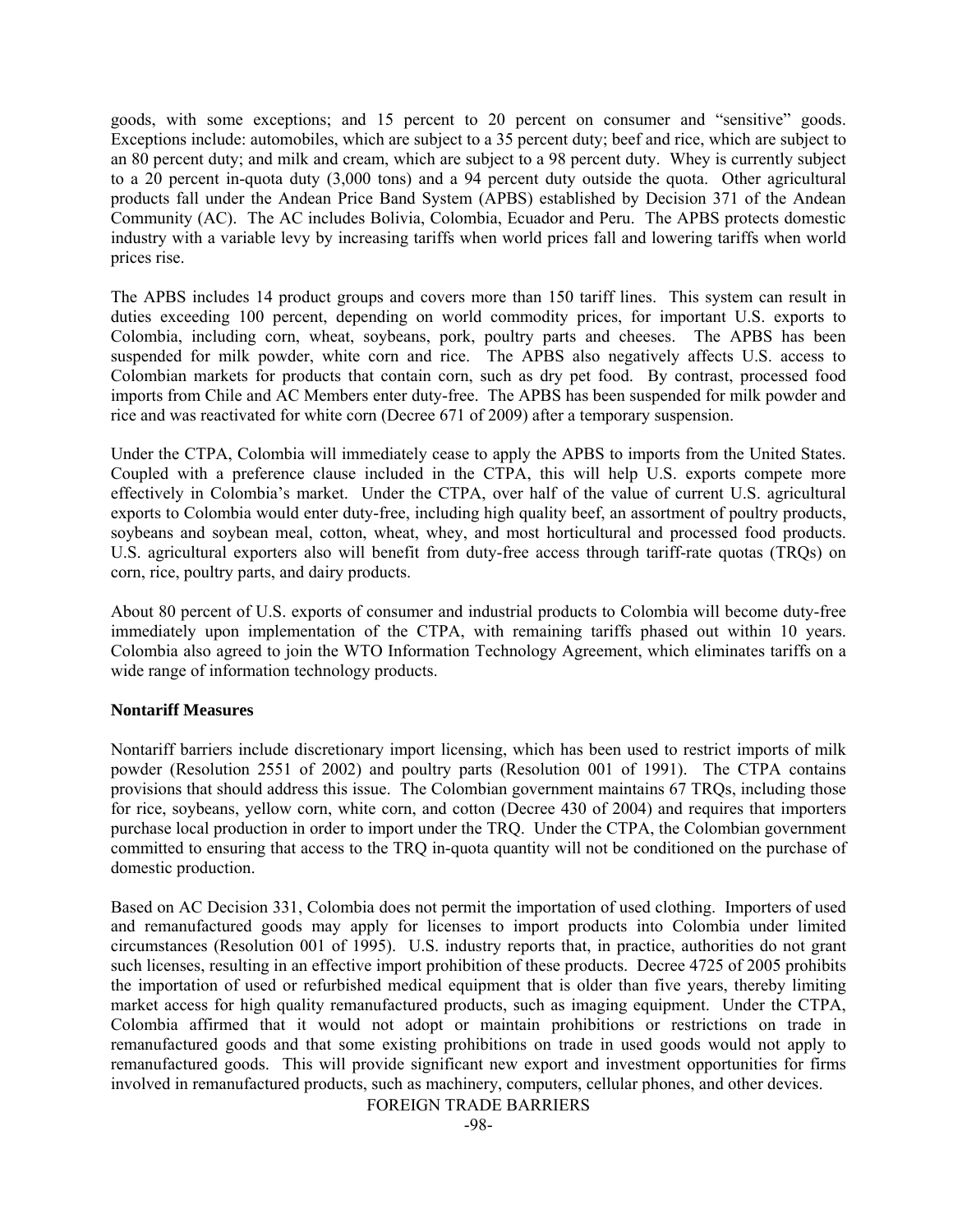Colombia assesses a consumption tax on alcoholic beverages through a system of specific rates per degree (percentage point) of alcohol strength (Law 788 of 2002, Chapter V). Arbitrary breakpoints have the effect of applying a lower tax rate to domestically produced spirits and therefore create a barrier for imported distilled spirits. Under the CTPA, Colombia committed to eliminate the breakpoints for imports of distilled spirits within four years of the agreement's entry into force. Additionally, Colombia committed to eliminate practices that have restricted the ability of U.S. distilled spirits companies to conduct business in Colombia.

# **GOVERNMENT PROCUREMENT**

U.S. companies are required to have a local partner in order to qualify for government procurement. Under the CTPA, Colombia agreed to accord national treatment to U.S. goods, services, and suppliers in procurements covered by the Agreement. Under the CTPA, U.S. firms will have greater access to procurement by Colombia's ministries and departments, legislature, courts, and first tier sub-central entities, as well as a number of Colombia's government enterprises, including its oil company. In addition, Colombia will not apply Law 816 of 2003 to CTPA-covered procurements, as that law mandates preferential treatment for tenders that provide Colombian goods or services. U.S. companies have complained about the lack of transparency in government procurement practices.

Colombia is not a signatory to the WTO Agreement on Government Procurement, but it has been an observer to the WTO Committee on Government Procurement since 1996.

# **EXPORT SUBSIDIES**

In a 2008 effort to ease the impact of an appreciating peso, the Colombian government issued tax rebate certificates (known as "CERTs") to exporters in certain sectors. The value of the CERT is equal to four percent of the value of exports of designated goods. No CERTs were issued in 2009 or 2010, although the program remains in place.

## **INTELLECTUAL PROPERTY RIGHTS (IPR) PROTECTION**

Colombia was listed on the Watch List in the 2010 Special 301 Report. Colombia continued to improve its efforts against IPR violators through enforcement action. However, there remains a need for further IPR improvements, particularly the need for additional training and resources for agencies involved in enforcing IPR. A key concern cited is the lack of deterrent sentences. Actions are still needed to reduce book and optical media piracy, combat Internet piracy, and to address the need for an effective system to prevent the issuance of marketing approvals for unauthorized copies of patented pharmaceutical products. While improvements in enforcement remain necessary, the Colombian government has made a concerted effort in recent years to combat IPR violations, including through conducting raids to seize counterfeit and pirated products and deter the counterfeiting of pharmaceuticals.

## **SERVICES BARRIERS**

Implementation of the CTPA will require Colombia to accord substantial market access across its entire services regime, subject to a limited number of exceptions. Some restrictions, such as economic needs tests and residency requirements, still remain in sectors such as accounting, tourism, legal services, insurance, distribution services, advertising, and data processing.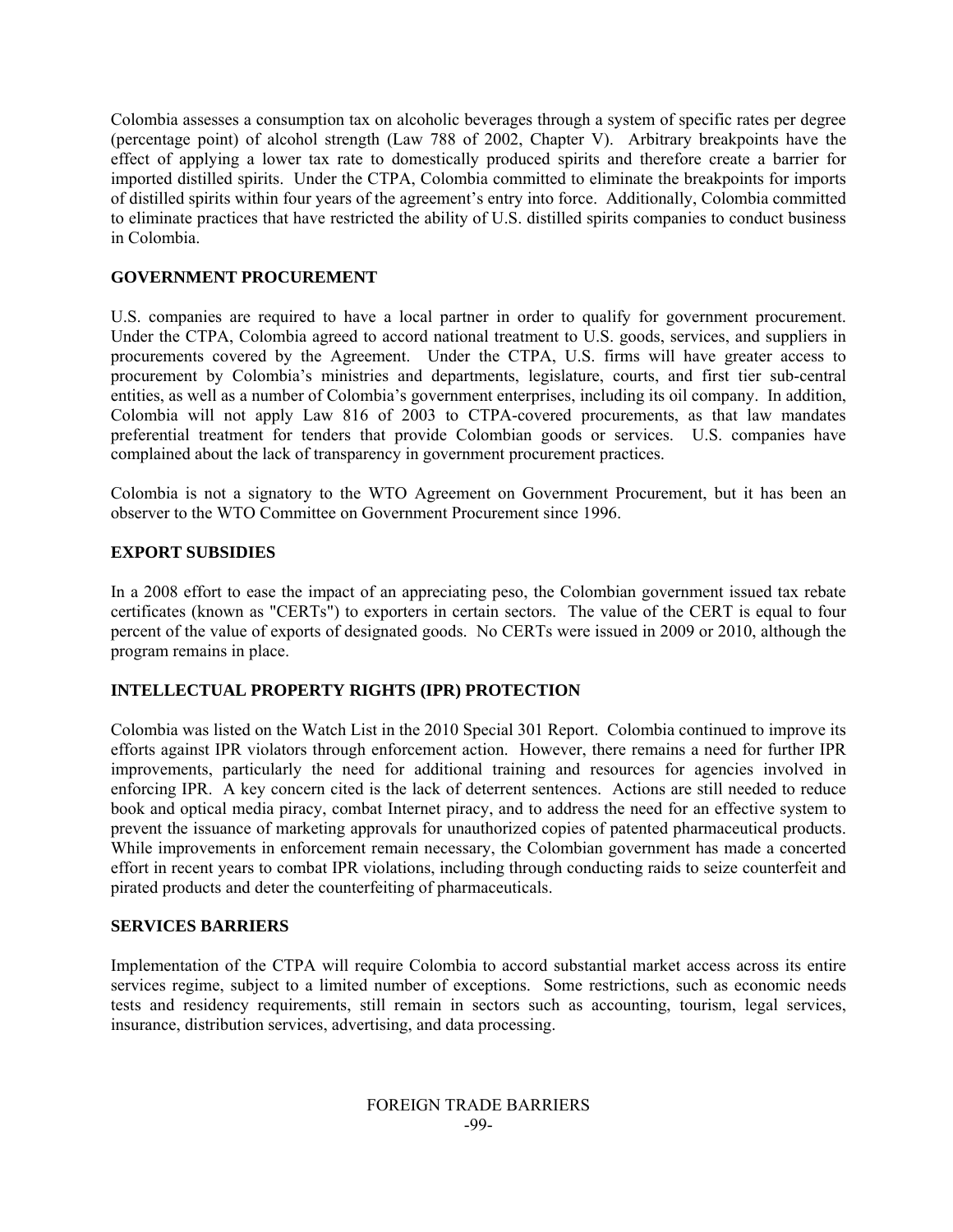## **Legal Services**

Foreign law firms can only operate in Colombia by forming a joint venture with a Colombian law firm and operating under the licenses of Colombian lawyers in the firm.

#### **Financial Services**

Insurance companies must maintain a commercial presence to sell policies other than those for international travel or reinsurance. Colombia prohibits the sale of maritime insurance by foreign companies. Foreign banks must establish a subsidiary to operate in Colombia.

Under the CTPA, Colombia will phase in further liberalization in financial services, such as allowing branching by banks and allowing the cross-border supply of international maritime shipping and commercial aviation insurance within four years of the Agreement's entry into force. Under the CTPA, mutual funds and pension funds will be allowed to seek advice from portfolio managers in the United **States** 

## **Transportation**

Trans-border transportation services are restricted in Colombia. Land cargo transportation must be provided by Colombian citizens or legal residents with a commercial presence in the country and licensed by the Ministry of Transportation. Colombian law permits international companies to provide cabotage services *(i.e.*, transport between two points within Colombian territory) "only when there is no national capacity to provide the service." Under the terms of the CTPA, Colombia committed to allow 100 percent foreign ownership of land cargo transportation enterprises in Colombia.

#### **Telecommunications**

Colombia currently permits 100 percent foreign ownership of telecommunications providers and has committed to ensure that competitors can interconnect with Colombian dominant suppliers' fixed networks at nondiscriminatory and cost-based rates.

A U.S. company complained in 2008 about the ability of competitors to obtain non-discriminatory access to the submarine cable landing station owned by incumbent operator Telecom Colombia. In 2009, the Colombian government regulator issued a ruling stating that the cable was an "essential service," clearing the way for the U.S. company to obtain the non-discriminatory access it was seeking.

## **Express Delivery**

Law 1369 of 2009 created Postal Services regulations allowing the Colombian government to crosssubsidize the state-owned postal company, which could give it an unfair competitive advantage over U.S. express courier service companies. U.S. industry reports delays in obtaining licenses and establishing facilities under the 2009 law.

#### **INVESTMENT BARRIERS**

Foreign investment in Colombia is accorded national treatment, and 100 percent foreign ownership is permitted in most sectors. Exceptions exist for national security, broadcasting, and the disposal of hazardous waste. In certain cases, the Colombian government does not include arbitration clauses in contracts to which it is a party. Enforcement of arbitration judgments against the Colombian government,

FOREIGN TRADE BARRIERS